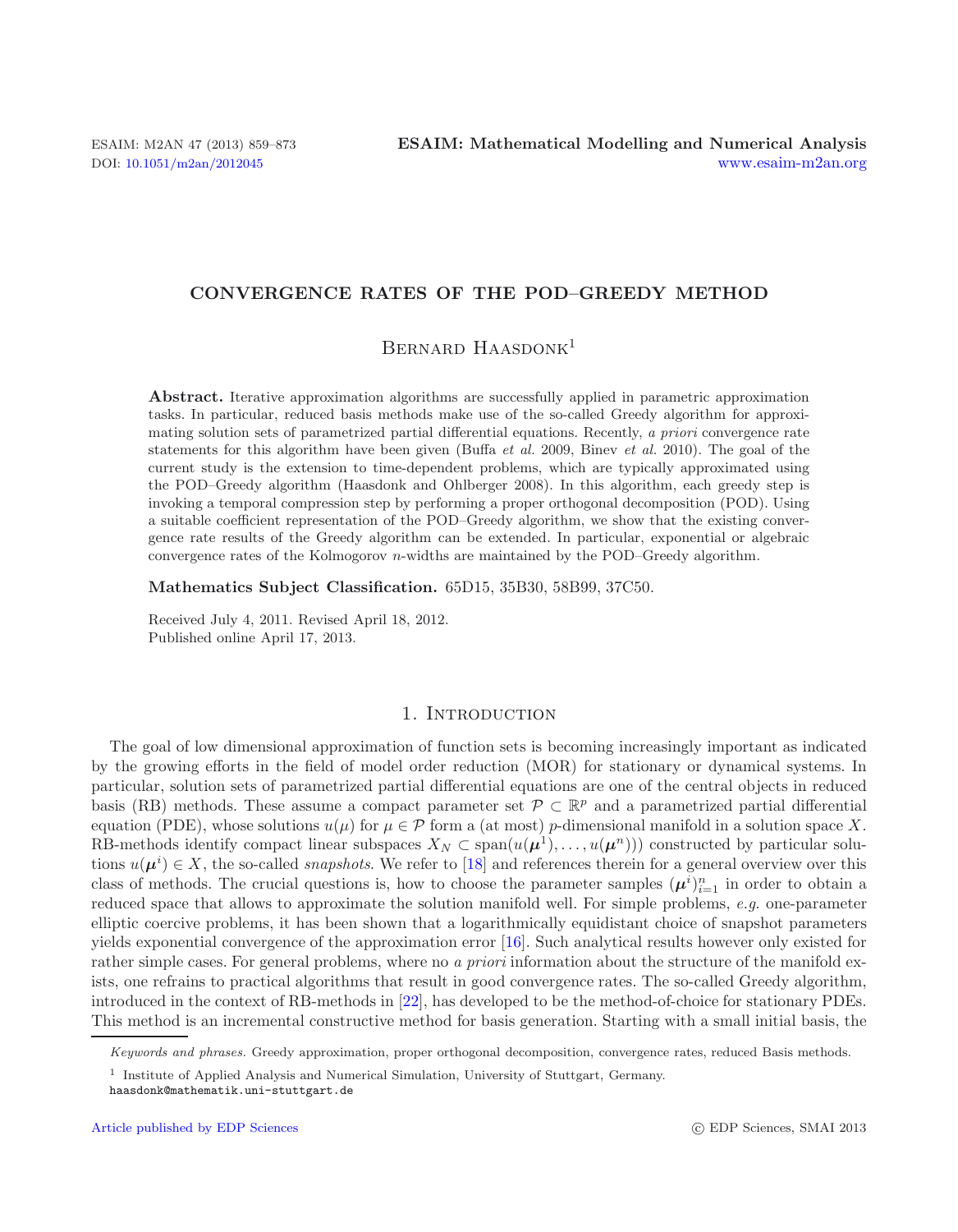parameter for the currently worst resolved solution is identified by a search over (a fine but finite subset of) the parameter domain. The solution for this worst parameter is computed and used as next basis element. These search and extension steps are repeated until a sufficiently high accuracy of the reduced basis is obtained. The accuracy and error in this procedure needs to be evaluated multiple times and hence is typically not computed exactly, but evaluated by means of rapidly computable rigorous and effective *a-posteriori* error bounds. Only recently, efforts have been started to get formal foundation for this primary heuristic algorithm. The central concept for approximability of sets by linear subspaces is the so-called Kolmogorov n-width. Intuitively, the Kolmogorov *n*-width is the worst approximation error of the best *n*-dimensional subspace. Explicit bounds for these n-widths are known for certain compact sets [\[10\]](#page-14-3), function classes such as Sobolev balls [\[20\]](#page-14-4) or solution sets of differential operators [\[17](#page-14-5)]. This approximation theoretic concept has been successfully applied to explain the success of the Greedy algorithm. In particular, it has recently been shown that possible exponential convergence rate of the Kolmogorov n-width transfers to the approximation error of the Greedy algorithm [\[2](#page-14-6)]. These results have been refined and extended to the case of algebraic convergence [\[1](#page-14-7)]. The latter will be the most important reference for the current study, as we will extend those results.

Our extension concerns the treatment of time-dependent RB-methods. In the time-discrete formulation, a single solution consists of a sequence of possibly several hundred snapshots over time. Hence, an inclusion of all snapshots along a trajectory during basis-enrichment is not feasible. Nor, a selection of single snapshots from the sequence seems suitable, as a stalling of the basis-enrichment can be observed [\[5](#page-14-8)]. As a practical and well-performing alternative, we suggested and introduced the POD–Greedy algorithm in our work [\[6](#page-14-9)]. This algorithm is a combination of the Greedy algorithm with a temporal compression step.

The crucial ingredient for time-sequence compression is the use of a principal component analysis (PCA) [\[3](#page-14-10)[,11\]](#page-14-11) of the snapshots' Grammian matrix. Different notions for this method can be found in different research fields. In probability theory it was introduced as Karhunen–Loeve transformation [\[12](#page-14-12), [15](#page-14-13)], or even earlier in statistics as Hotelling transformation [\[9](#page-14-14)]. In the field of numerical analysis for partial differential equations and model order reduction, the notion proper orthogonal decomposition (POD) is very common. Therefore, we adopt this terminology. Important fields of application of the POD are parabolic partial differential equations [\[14\]](#page-14-15) or problems in fluid dynamics [\[8\]](#page-14-16). A good motivation for using low-dimensional models, such as obtained from POD, are sophisticated simulation scenarios such as optimal control [\[7\]](#page-14-17).

The POD–Greedy method for reduced basis construction meanwhile has developed to the standard procedure for instationary problems [\[4,](#page-14-18) [6,](#page-14-9) [13](#page-14-19)]. Still, it lacks theoretical foundation, and hence is only a heuristic method so far. In the current paper, we will extend the convergence results of the Greedy algorithm for stationary problems [\[1\]](#page-14-7) to the POD–Greedy algorithm for time-dependent (or more general: sequence-based) problems. We will similarly show that exponential or algebraic convergence rates of the Kolmogorov *n*-width of the to be approximated set are maintained by the POD–Greedy algorithm only by a change of the multiplicative factor and the exponent.

The paper is structured as follows. In the next section, we provide the basic notation and definitions of the functional setting and approximability measures. Section [3](#page-3-0) gives the definition of the POD, the POD–Greedy algorithm and derives several formal properties that are required for the convergence analysis. In Section [4](#page-8-0) we prove the main lemma for obtaining the subsequent convergence rate estimates. We conclude in Section [5](#page-12-0) with some comments on future work.

### 2. BASIC NOTATION

Let X be a separable real Hilbert space with corresponding scalar product  $\langle \cdot, \cdot \rangle$  and norm  $\|\cdot\|$ . Let  $0 \leq$  $t^0 \lt \ldots \lt t^K \leq T$  be  $K+1$  time-instants on the finite time interval  $[0,T]$  and set  $\mathbb{T} := \{t^k\}_{k=0}^K$ . Here and in the following we make use of the convention that superscripts  $k$  do not indicate powers, but timeindices. Let  $X_T := L^2(\mathbb{T}, X)$  denote the space of time-sequences of elements stemming from X. For  $u \in X_T$ we abbreviate  $u^k := u(t^k) \in X$ .  $X_T$  is endowed with a (weighted)  $L^2$ -scalar product  $\langle u, v \rangle_T := \sum_{k=0}^K w^k u^k v^k$ with suitable weights  $w^k \in \mathbb{R}^+\setminus\{0\}$  satisfying  $\sum_{k=0}^K w^k = T$ . The corresponding induced norm is denoted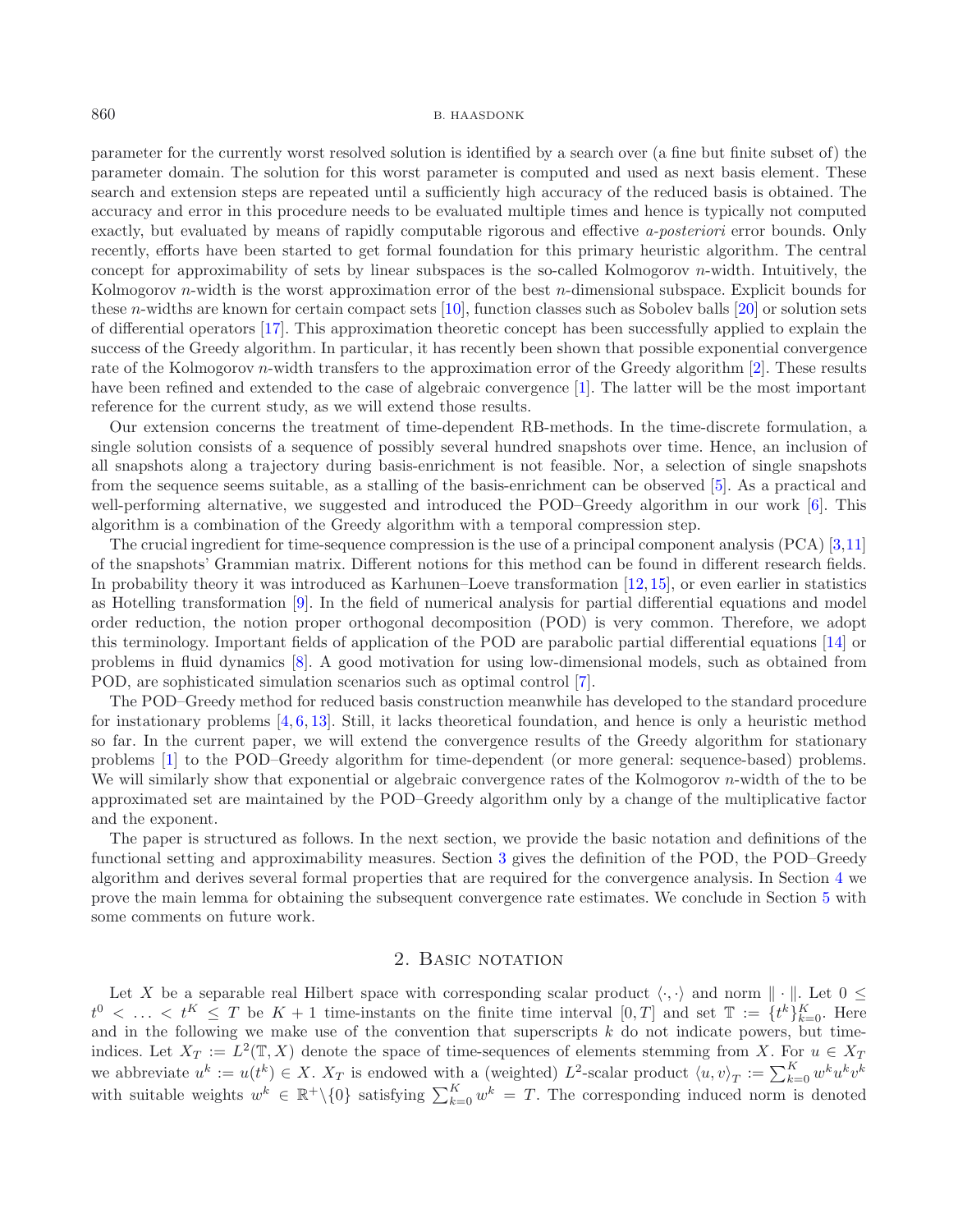with  $\|\cdot\|_T$ . We introduce the diagonal matrix  $W := \text{diag}(w^0, \dots, w^K) \in \mathbb{R}^{(K+1)\times (K+1)}$  and define a norm on  $\mathbb{R}^{K+1}$  by  $\|v\|_W := \sqrt{v^T W v}$ ,  $v \in \mathbb{R}^{K+1}$ . Typical choices for  $w^k$  comprise  $w^k = T/(K+1)$  for pie midpoint integration or  $w^0 = w^K = T/(2K)$ ,  $w^k = T/K$ ,  $0 < k < K$  for the piecewise trapezoidal quadrature rule. In the argumentation, the specific values of  $w^k$  will be of minor importance, so the reader can safely think of  $w^k = 1$ . But we want to cover the general setting and obtain the dependence of the final constants on K, T, so we carry these weights  $w^k$  through the argumentation. We assume the goal of approximating a compact set (of sequences)  $\mathcal{F}_T \subset X_T$ . The approximation will not be obtained *via* arbitrary subspaces of  $X_T$  but *via* spaces constructed by *flat* approximating spaces. More precisely: In addition to  $\mathcal{F}_T$  we introduce  $\mathcal{F} := \{u(t^k) | u \in \mathcal{F}_T, k = 0, \ldots, K\} \subset X$  as the *flat* set. The elements  $u(t^k)$  will be denoted *snapshots* of the solution trajectory  $u \in \mathcal{F}_T$ . The flat set F is compact in X as it is the union of  $K + 1$  compact sets *via* the component projections. We assume finite dimensional flat spaces  $X_n \subset \text{span}(\mathcal{F}) \subset X$ ,  $\dim(X_n) = n, n \in \mathbb{N}_0$ and define the approximating spaces of sequences  $X_{T,n} \subset X_T$  by

<span id="page-2-0"></span>
$$
X_{T,n} := L^2(\mathbb{T}, X_n) \subset X_T. \tag{2.1}
$$

We emphasize that in contrast to the time-independent case, the spaces  $X_n$  are not directly subspaces spanned by snapshots. As a POD will be involved, the spaces will be given as *subspaces* of the span of certain snapshots. Note, that for finite  $\mathcal{F}_T$  the space dimension will be bounded by  $n \leq |\mathcal{F}_T| \cdot (K+1)$ , but in general  $\mathcal{F}_T$  is assumed to be infinite, allowing arbitrarily large n. For the flat subspaces  $X_n$  we introduce the orthogonal projection operators  $P_n : X \to X_n$ . For the approximating sequence spaces  $X_{T,n}$  we analogously define  $P_{T,n}$ . Note that due to our choice of sequence spaces the sequence best-approximation is equivalent to componentwise best-approximation and hence  $(P_{T,n}(u))^k = P_n(u^k)$  for all  $u \in \mathcal{F}_T$ ,  $k = 0, \ldots, K$ .

The relevant quantity of approximability is the Kolmogorov *n*-width of the flat set  $\mathcal F$  in X:

<span id="page-2-1"></span>
$$
d_n := d_n(\mathcal{F}) := \inf_{\substack{Y \subset X \\ \dim(Y) = n}} \sup_{f \in \mathcal{F}} \inf_{\hat{f} \in Y} ||f - \hat{f}||, \quad n \ge 0.
$$
 (2.2)

Alternatively, one might be tempted to consider the Kolmogorov n-width of the time-sequence set  $\mathcal{F}_T$  in  $X_T$ ,  $d_n(\mathcal{F}_T)$ . This, however, is not adequate in our context: In view of [\(2.1\)](#page-2-0) we do not consider arbitrary subspaces of  $\mathcal{F}_T$ , but only spaces defined by the identical flat space at each time-instant. Further, for the approximating sequence spaces we would have  $\dim(X_{T,n}) = n(K+1)$ , hence *n*-dimensional approximating sequence subspaces would not have relevance.

The error measure which is relevant for the POD–Greedy is the maximum (weighted)  $L^2$  approximation error of the sequence set  $\mathcal{F}_T$ , *i.e.* for  $n \geq 0$ 

$$
\sigma_{T,n} := \sigma_{T,n}(\mathcal{F}_T) := \sup_{u \in \mathcal{F}_T} \|u - P_{T,n}u\|_T = \sup_{u \in \mathcal{F}_T} \sqrt{\sum_{k=0}^K w^k \|u^k - P_n u^k\|^2}.
$$
\n(2.3)

Again, other spaces may seem possible candidates for the definition of the approximation error, *e.g.* the approximation error for the flat space  $X$ , or other variants, but they turn out to be of minor importance in the analysis.

We give a few comments on realization of the above choices in RB-methods for time-dependent problems: The flat solution space is frequently a Hilbert space of real valued functions on a bounded domain  $\Omega \subset \mathbb{R}^d$ , *e.g.*  $X = L^2(\Omega)$  or  $X = H_0^1(\Omega)$ , hence separable. After suitable time-discretization, a numerical scheme produces a solution trajectory  $u = (u^k)_{k=0}^K \in X_T$ . A compact parameter set  $\mathcal{P} \subset \mathbb{R}^p$  is given and the solution of the parametrized problem  $u(\mu) \in X_T$  is assumed to be well defined and to have a continuous parameter dependence. This guarantees the compactness of the set  $\mathcal{F}_T := \{u(\mu) | \mu \in \mathcal{P}\} \subset X_T$  as required above.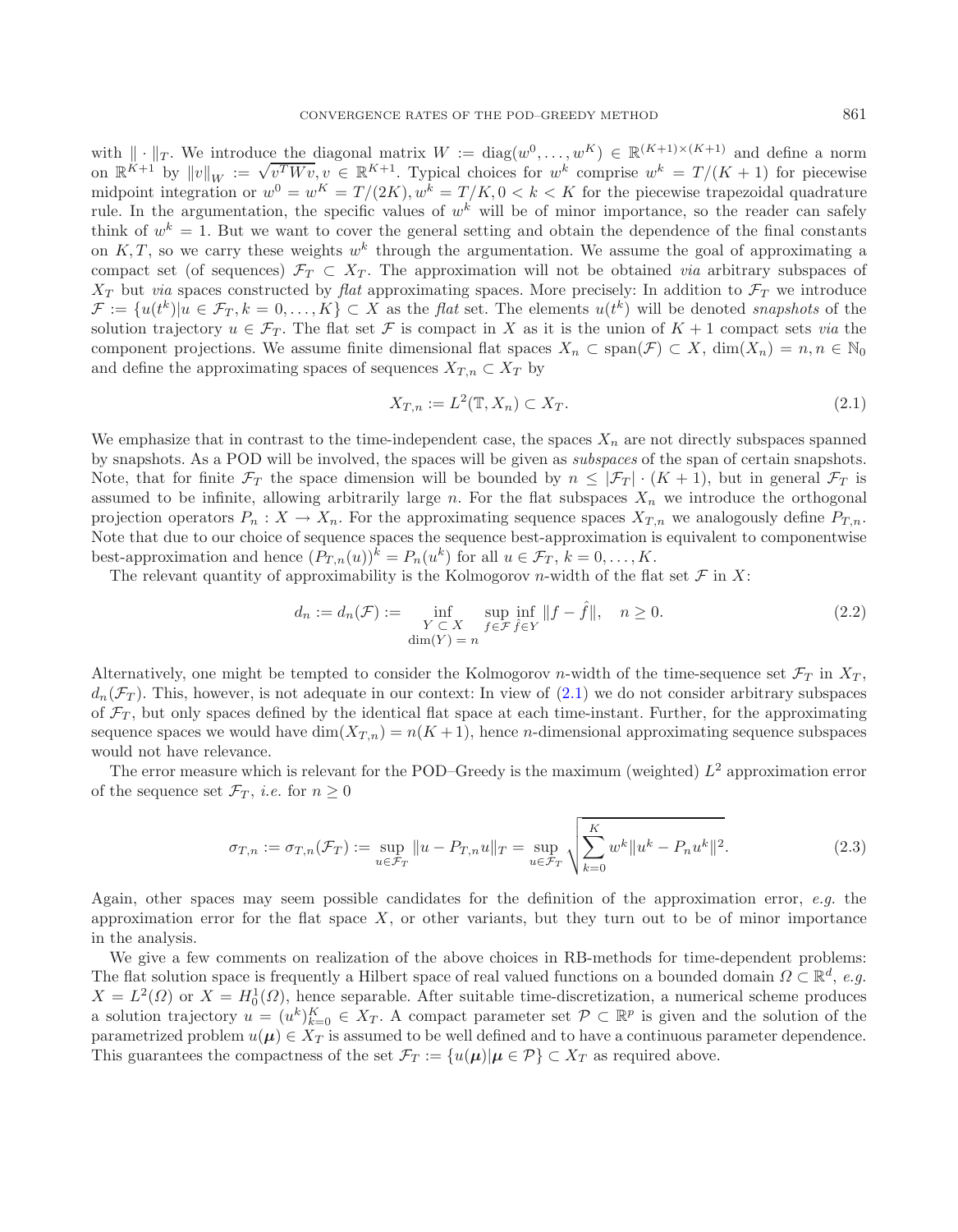**Remark 2.1** (Generalization to further sequence-based schemes)**.**

<span id="page-3-1"></span>We deliberately choose a discrete-in-time rather than a time-continuous formulation, as this is the only way in which the algorithm currently is applied. However, we do not exclude that a time-continuous formulation and investigation would similarly be possible. By the time-discrete formulation, however, we are not limited to instationary PDEs, but can treat any scenario where a solution consists of a sequence of functions. For instance, the above framework also comprises nonlinear stationary problems, where k plays the role of a Newton-iteration number, K being a globally fixed number of Newton iterations. Further, also iterative domain decomposition schemes are covered by the formalization, where k is the iteration number and K is a globally fixed number of iterations for accepting the final solution. The set of time-instants T is then merely an abstract index set without interpretation as time.

# <span id="page-3-2"></span>3. Abstract POD–Greedy algorithm

<span id="page-3-0"></span>For a given function sequence  $u \in X_T$ , we introduce the (scaled) empirical correlation operator  $R : X \to X$ defined as

$$
R(v) := \sum_{k=0}^{K} w^k \left\langle u^k, v \right\rangle u^k, \quad v \in X. \tag{3.1}
$$

This operator is linear, continuous, positive semidefinite, self-adjoint, and has a finite dimensional range  $R(X)$ span ${u<sup>k</sup>}_{k=0}^K$ , hence is compact. Due to the spectral theorem, for  $u \neq 0$  it has a discrete finite spectrum of  $L + 1$  eigenvalues  $\{\lambda_k\}_{k=0}^L \subset \mathbb{R}^+\backslash\{0\}$  for some  $0 \le L \le K$  with corresponding orthonormal eigenfunctions  $\{\varphi_k\}_{k=0}^L \subset \text{span}\{u^k\}_{k=0}^K$  such that

<span id="page-3-3"></span>
$$
R(v) = \sum_{k=0}^{L} \lambda_k \langle \varphi_k, v \rangle \varphi_k, \qquad (3.2)
$$

where we assume descending eigenvalues,  $\lambda_i \geq \lambda_j$  for  $i < j$ . To emphasize the dependence on  $u \in X_T$ , we occasionally write  $\lambda_i(u)$ . Note that the eigenvalues also depend on the chosen time grid  $\{t^k\}_{k=0}^K$ . For  $0 \leq l \leq L$ we define the POD–basis as  $POD_l: X_T \to X^l$  (l here indicating a cartesian product power  $X^l := \times_{i=1}^l X$ ) by

$$
POD_l(u) := (\varphi_0, \ldots, \varphi_{l-1}) \in X^l.
$$

Note that due to the possible non-uniqueness of normalized eigenfunctions, this operation could be seen as being set-valued. In practice, an arbitrary ensemble of eigenfunctions is chosen.

This orthonormal POD–basis satisfies a best-approximation property

$$
\text{span}(POD_l(u)) \in \arg\min_{\substack{Y \subset X \\ \dim(Y) = l}} \sum_{k=0}^{K} w^k \|u^k - P_Y u^k\|^2. \tag{3.3}
$$

The eigenvalue problem for R is high or even infinite dimensional, and can be recast as a  $K+1$ -dimensional problem *via* the Gramian matrix of the snapshots. The corresponding eigenvectors of the Grammian then represent the coefficient vectors of the corresponding eigenfunctions of  $R$  in the span of the snapshots. Correspondingly, this procedure is sometimes called the *method of snapshots* [\[19\]](#page-14-20). A practical recipe for the computation of the eigenvalue problem in our weighted setting can then be summarized as follows. Similar detailed analysis can be found in [\[23](#page-14-21)].

# **Lemma 3.1** (POD *via* Kernel matrix)**.**

We introduce the Kernel (or Gramian) matrix  $G := (\langle u^i, u^j \rangle)_{i,j=0}^K \in \mathbb{R}^{(K+1)\times (K+1)}$  and its weighted version  $\tilde{G} = WG$ . Let  $\tilde{V} \tilde{A} \tilde{V}^{-1} = \tilde{G}$  be an eigenvalue decomposition with eigenvalues  $\tilde{A} = \text{diag}(\tilde{\lambda}_0, \dots, \tilde{\lambda}_K)$  monotonically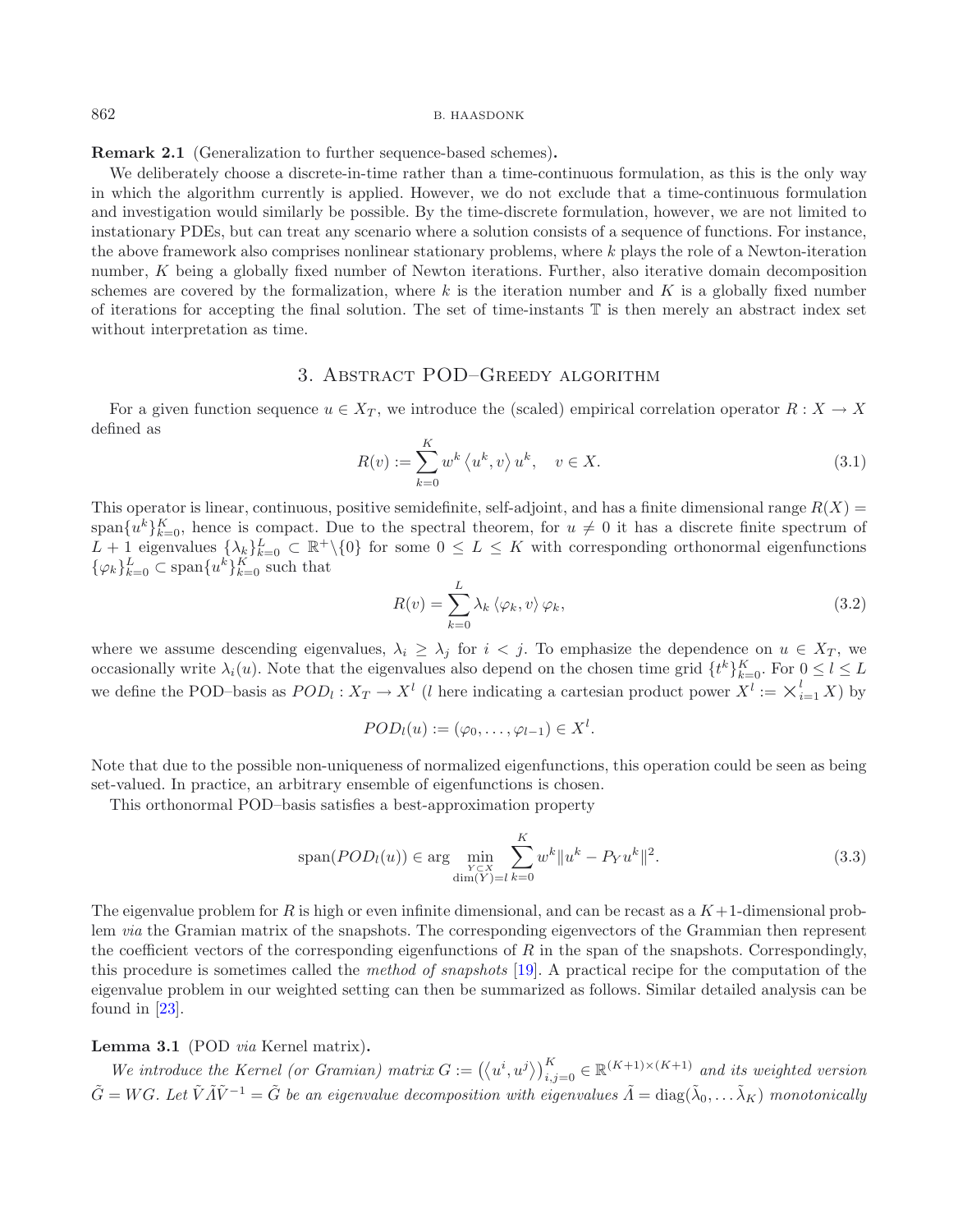decreasing and eigenvectors  $\tilde{V} = (\tilde{v}_0, \ldots, \tilde{v}_K)$ , which are assumed to be scaled such that  $\tilde{v}_i^T G \tilde{v}_i = 1$  if  $\tilde{\lambda}_i \neq 0$ . *Then for all i with*  $\tilde{\lambda}_i \neq 0$ ,  $\tilde{\lambda}_i$  *is also an eigenvalue of* R *with unit length eigenvector* 

$$
\varphi_i = \sum_{k=0}^{K} (\tilde{v}_i)_k u^k, \tag{3.4}
$$

*where*  $\tilde{v}_i = ((\tilde{v}_i)_k)_{k=0}^K \in \mathbb{R}^{K+1}$ .

*Proof.* From the definition of the correlation operator we see that  $(\varphi_i, \tilde{\lambda}_i)$  is an eigenvector/-value pair:

$$
R\left(\sum_{k=0}^{K}(\tilde{v}_{i})_{k}u^{k}\right) = \sum_{k,k'=0}^{K} u^{k'}w^{k'}\left\langle u^{k'},u^{k}\right\rangle(\tilde{v}_{i})_{k} = \sum_{k'=0}^{K} u^{k'}\left(WG\tilde{v}_{i}\right)_{k'} = \tilde{\lambda}_{i}\sum_{k'=0}^{K} u^{k'}(\tilde{v}_{i})_{k'}.
$$

Unit scaling of  $\varphi_i$  is verified by

<span id="page-4-0"></span>
$$
\|\varphi_i\|^2 = \sum_{k,k'} (\tilde{v}_i)_k (\tilde{v}_i)_{k'} \left\langle u^k, u^{k'} \right\rangle = \tilde{v}_i^T G \tilde{v}_i = 1.
$$

For further details on the POD resp. PCA, we refer to [\[11](#page-14-11), [23](#page-14-21)].

Given the notation above, the POD–Greedy algorithm can be formulated in an abstract way. For simplicity of presentation, we only consider the case  $l = 1$ , *i.e.* only include a single POD–mode in each iteration. We give a *weak* formulation similar to [\[1](#page-14-7)], which means that maximization operations are allowed to deviate from the real maximum by a certain prescribed factor  $\gamma \in (0, 1]$ .

**Definition 3.2** (Weak POD–Greedy algorithm)**.**

1. Define  $X_0 := \{0\} \subset X$  and  $X_{T,0} := L^2(\mathbb{T}, X_0) \subset X_T$ .

2. For  $n \in \mathbb{N}$ 

2a. choose  $u_n \in \mathcal{F}_T$  such that

$$
||u_n - P_{T,n-1}u_n||_T \ge \gamma \max_{u \in \mathcal{F}_T} ||u - P_{T,n-1}u||_T.
$$
\n(3.5)

2b. Compute  $f_n = \text{POD}_1(u_n - P_{T,n-1}u_n) \in X$ . 2c. Define  $X_n := X_{n-1} \oplus \text{span}(f_n)$  and  $X_{T,n} := L^2(\mathbb{T}, X_n)$ .

In practice, the algorithm is assigned a stopping criterion such as an error threshold or a maximum number of basis functions to generate. As we are interested in asymptotic convergence rates, we assume that the above sequence always results in  $u_n - P_{T,n-1}u_n \neq 0$ , otherwise we have obtained exact approximation after finitely many steps.

The factor γ accomplishes for equivalence factors between the projection error and RB *a-posteriori* error estimators which are used as rapidly computable substitutes: If an error estimator  $\Delta(u)$  satisfies  $c\Delta(u) \leq$  $||u - P_{T,n}u||_T \leq C\Delta(u)$  for any  $u \in \mathcal{F}_T$ , then maximizing  $\Delta(u)$  will at least reach the  $\frac{c}{C}$  fraction of the true maximal projection error, hence  $\gamma := \frac{c}{C}$  is a suitable choice in the abstract algorithm. Such RB error estimators can be obtained for PDE discretizations, which can be recast in an inf-sup stable space-time Petrov–Galerkin formulation. For example, parabolic problem such as the heat-equation, but as well convection-dominant conservation laws can be treated  $[6, 21]$  $[6, 21]$  $[6, 21]$ .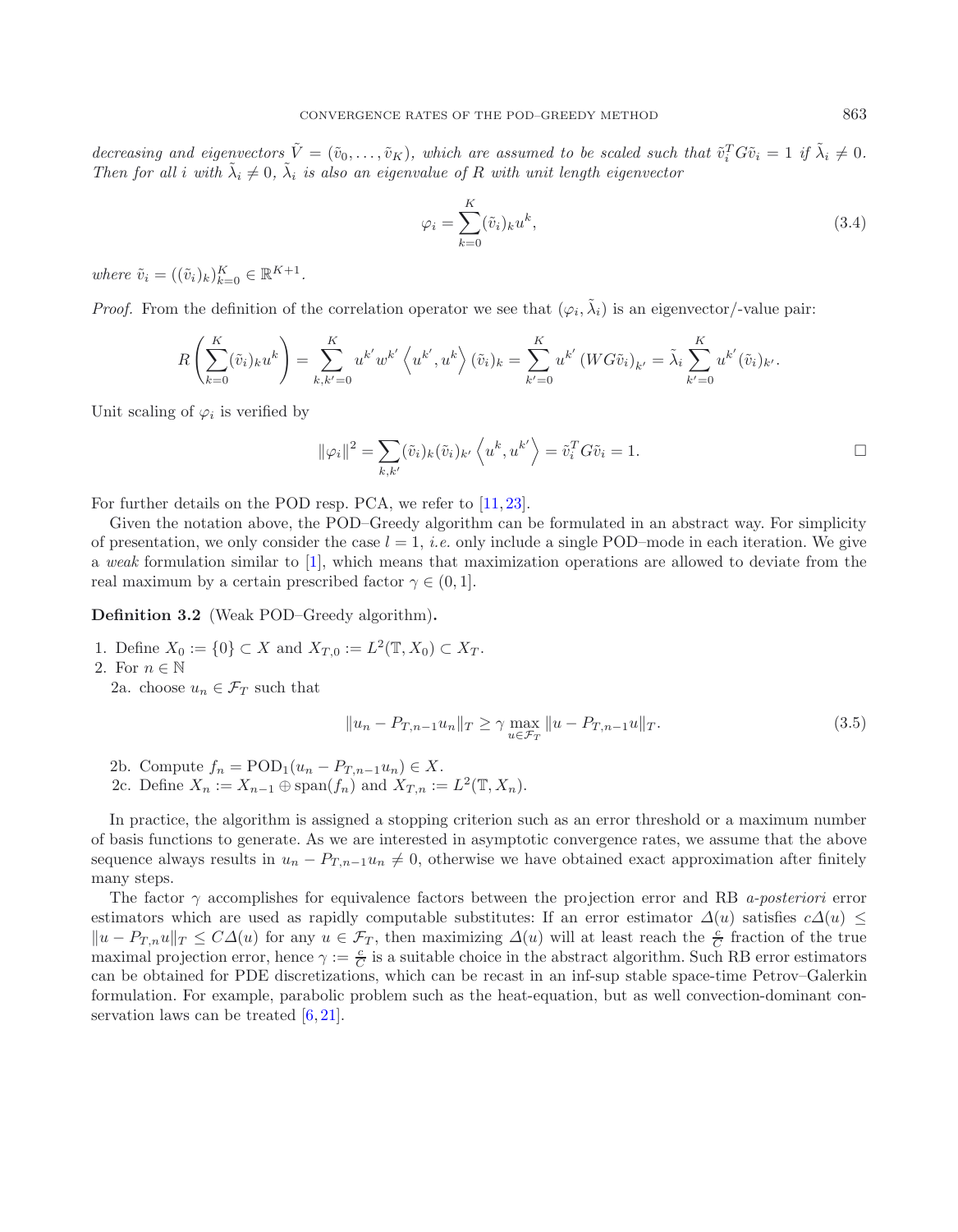We state some simple properties of the POD and POD–Greedy algorithm that will be used in the convergence analysis:

**Lemma 3.3** (Properties of the POD/POD–Greedy)**.**

*i)* For all  $u \in X_T$  the POD–eigenvalues satisfy

$$
\sum_{k=0}^{K} \lambda_k(u) = \|u\|_T^2.
$$
\n(3.6)

*ii)* The resulting family of functions  $(f_n)_{n\in\mathbb{N}}$  *is orthonormal,*  $\langle f_n, f_m \rangle = \delta_{nm}$ .

*Proof.*

i) Setting  $u^k = \sum_{k'=0}^K c_{k'}^k \varphi_{k'}$  for suitable  $c_{k'}^k \in \mathbb{R}$ , the definition of R in [\(3.1\)](#page-3-1) and orthonormality of  $\{\varphi_k\}$  gives

$$
\langle R(\varphi_{k'}), \varphi_{k'} \rangle = \left\langle \sum_{k=0}^K w^k \left\langle u^k, \varphi_{k'} \right\rangle u^k, \varphi_{k'} \right\rangle = \sum_{k=0}^K w^k \left\langle u^k, \varphi_{k'} \right\rangle^2 = \sum_{k=0}^K w^k (c_{k'}^k)^2.
$$

Additionally, we have  $||u^k||^2 = \sum_{k'=0}^{K} (c_{k'}^k)^2$  and conclude with the spectral decomposition [\(3.2\)](#page-3-2)

$$
\sum_{k'=0}^K \lambda_{k'} = \sum_{k'=0}^K \langle R(\varphi_{k'}), \varphi_{k'} \rangle = \sum_{k,k'=0}^K w^k (c_{k'}^k)^2 = \sum_{k=0}^K w^k \|u^k\|^2 = \|u\|_{T}^2.
$$

ii) The range of the correlation operator R in [\(3.1\)](#page-3-1) is the span of the training samples, *i.e.*  $f_n \in \text{span}\{u_n^k P_{n-1}u_n^k\}_{k=0}^K$ . The orthogonality of the projection error implies  $f_n \perp X_{n-1}$ , which yields the statement by induction.  $\Box$ 

<span id="page-5-0"></span>At this point it is simple to show the convergence of the POD–Greedy method.

#### **Proposition 3.4** (Convergence of the POD–Greedy)**.**

*The sequence of approximation errors*  $\sigma_{T,n}$  *defined by* [\(2.3\)](#page-2-1) *is monotonically decreasing,*  $\sigma_{T,n} \geq \sigma_{T,m}$  *for*  $n \leq m$  and  $\lim_{n \to \infty} \sigma_{T,n} = 0$ .

*Proof.* The orthogonal projection yields a best-approximation and for  $n \leq m$  we have  $X_n \subset X_m$ , hence

$$
||u^{k} - P_{n}u^{k}|| = \inf_{f \in X_{n}} ||u^{k} - f|| \ge \inf_{f \in X_{m}} ||u^{k} - f|| = ||u^{k} - P_{m}u^{k}||
$$

and the monotonicity statement follows in view of [\(2.3\)](#page-2-1). As a consequence, the sequence  $(\sigma_{T,n})_{n\in\mathbb{N}}$  converges to a nonnegative limit,  $\sigma^* := \lim_{n \to \infty} \sigma_{T,n} \geq 0$ . Assuming  $\sigma^* > 0$  then leads to a contradiction: Choose arbitrary  $m>n \in \mathbb{N}$  and consider the corresponding two elements of the sequence of selected trajectories, these satisfy

$$
||u_m - u_n||_T \ge ||u_m - P_{T,n}u_m||_T \ge ||u_m - P_{T,m-1}u_m||_T \ge \gamma \sup_{u \in \mathcal{F}_T} ||u - P_{T,m-1}u||_T = \gamma \sigma_{T,m-1} \ge \gamma \sigma^*.
$$

Obviously  $(u_n)_{n\in\mathbb{N}}$  does not have a converging subsequence contradicting the compactness of  $\mathcal{F}_T$ . Therefore, we conclude that  $\sigma^* = 0$ . conclude that  $\sigma^* = 0$ .

<span id="page-5-2"></span>We comment on two extreme cases concerning the eigenvalue spectrum. These cases can appear in practice and both are to be covered by the subsequent analysis.

<span id="page-5-1"></span>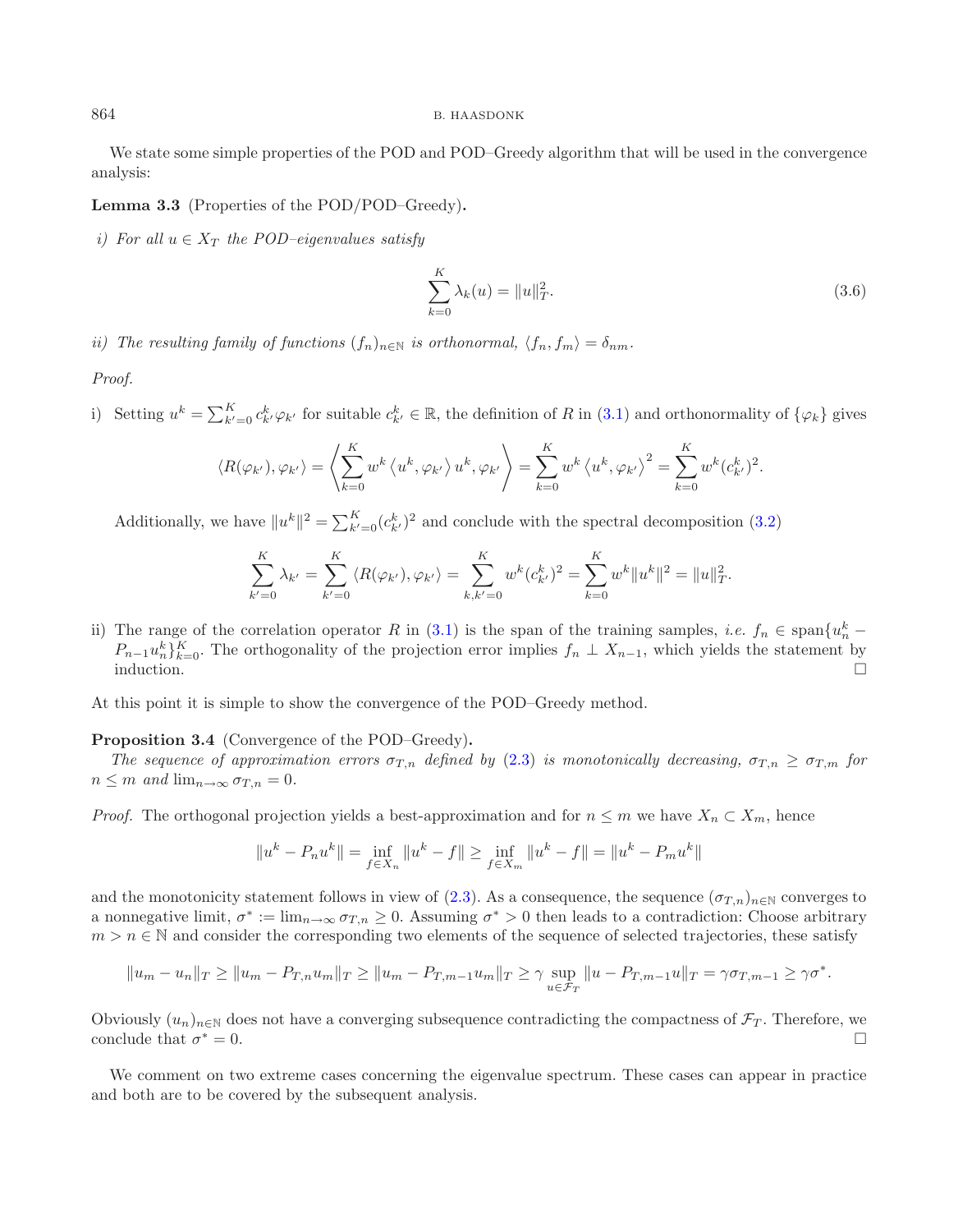**Example 3.5** (Worst/Best case advection problem). Consider the (non-parametric) advection problem  $\partial_t \psi$  +  $\partial_x \psi = 0$  on  $\Omega = [0, K + 1], T = K$  and set  $t^k := k$  and  $x_k := k$  for  $k = 0, \ldots K$ . Assume initial data  $\psi = \psi_0$  with  $\psi_0(x_k) = \delta_{0k}$  being piecewise linear on all intervals  $[k, k+1]$  and cyclical boundary conditions. Set  $X = \mathbb{R}^{K+1}, w^k := 1$ . Then an (*e.g.* upwind finite difference) discretization yields  $u = (u^k)_{k=0}^K$  with  $u^k = (\delta_{ki})_{i=0}^K$ discretizing the solution  $(u^k)_i = \psi(t^k, x_i)$ . The set  $\mathcal{F}_T := \{u\} \subset X_T$  contains a single trajectory. Obviously,  $u^k$ are already orthonormal, hence the correlation operator  $R$  in  $(3.1)$  is already in spectral form with eigenvalues  $\lambda_0 = \ldots = \lambda_L = 1$  and  $L = K$ . Hence, here indeed in each step of the POD–Greedy algorithm one single mode is inserted decreasing the error  $\sigma_{T,n}^2$  by an identical decrement. This is the worst case example of no decay in the eigenvalue spectrum. The convergence rate proof respects this worst case. On the contrary, consider  $\partial_t u = 0$  as stationary (but time-dependent) problem with identical initial and boundary data as before. Then  $u^k = (1, 0, \ldots, 0)^T \in \mathbb{R}^{K+1}$  are identical for all k. The correlation operator has a single nonzero eigenvalue  $\lambda_0 = K + 1$  with eigenfunction  $\varphi_0 = u^1$ . Inserting one mode of the POD yields exact approximation of the trajectory. This is the best case of an eigenvalue spectrum with one nonzero eigenvalue, *i.e.*  $L = 0$ .

#### **3.1. A coefficient representation of the POD–Greedy**

The crucial point in the convergence analysis is the specification of a coefficient representation of the algorithm and proofs of some of the characterizing coefficient properties.

The POD–Greedy algorithm generates a sequence of trajectories  $u_j \in \mathcal{F}_T$  and orthonormal functions  $f_j \in X$ . For  $i, j \in \mathbb{N}$  we then can define vectors  $a_{ij} \in \mathbb{R}^{K+1}$  by

$$
(a_{ij})_k := \langle u_i^k, f_j \rangle, \quad k = 0, \dots K.
$$

If  $u_n = u_{n'}$ , *i.e.* a sequence is selected at POD–Greedy-iteration n and n', then also  $a_{nj} = a_{n'j}, j \in \mathbb{N}$ , hence they are indiscriminable. Clearly, any sequence  $u_n$  can only be selected  $K + 1$  times due to definition of the POD–Greedy algorithm.

We state some properties of the coefficient vectors that will be required later.

<span id="page-6-0"></span>**Proposition 3.6** (Properties of POD–Greedy coefficient vectors).

*i) For all* n ∈ N *we have*

$$
\sum_{j \in \mathbb{N}} \|a_{nj}\|_W^2 = \|u_n\|_T^2.
$$

*ii*) For all  $i, n \in \mathbb{N}$  we have

$$
\sum_{j\geq n} ||a_{ij}||_W^2 = ||u_i - P_{T,n-1}u_i||_T^2,
$$

*hence in particular, if*  $u_i - P_{T,n-1}u_i = 0$ *, then*  $a_{ij} = 0 \in \mathbb{R}^{K+1}$  *for all*  $j \geq n$ *. iii)* For all  $n \in \mathbb{N}$  we have

$$
||a_{nn}||_W \ge ||a_{nj}||_W
$$
,  $j \ge n$ .

*iv) For all* n ∈ N *we have*

$$
||a_{nn}||_{W}^{2} = \lambda_0 (u_n - P_{T,n} u_n) \ge \gamma^2 \sigma_{T,n}^2 / (K+1).
$$

*v)* For all  $i, n \in \mathbb{N}$  with  $u_n = u_i$  we have

$$
\gamma^2 \sigma_{T,n}^2 \le \sum_{j \ge n} \|a_{ij}\|_W^2 \le \sigma_{T,n}^2.
$$

*The right inequality also holds if*  $u_n \neq u_i$ *.*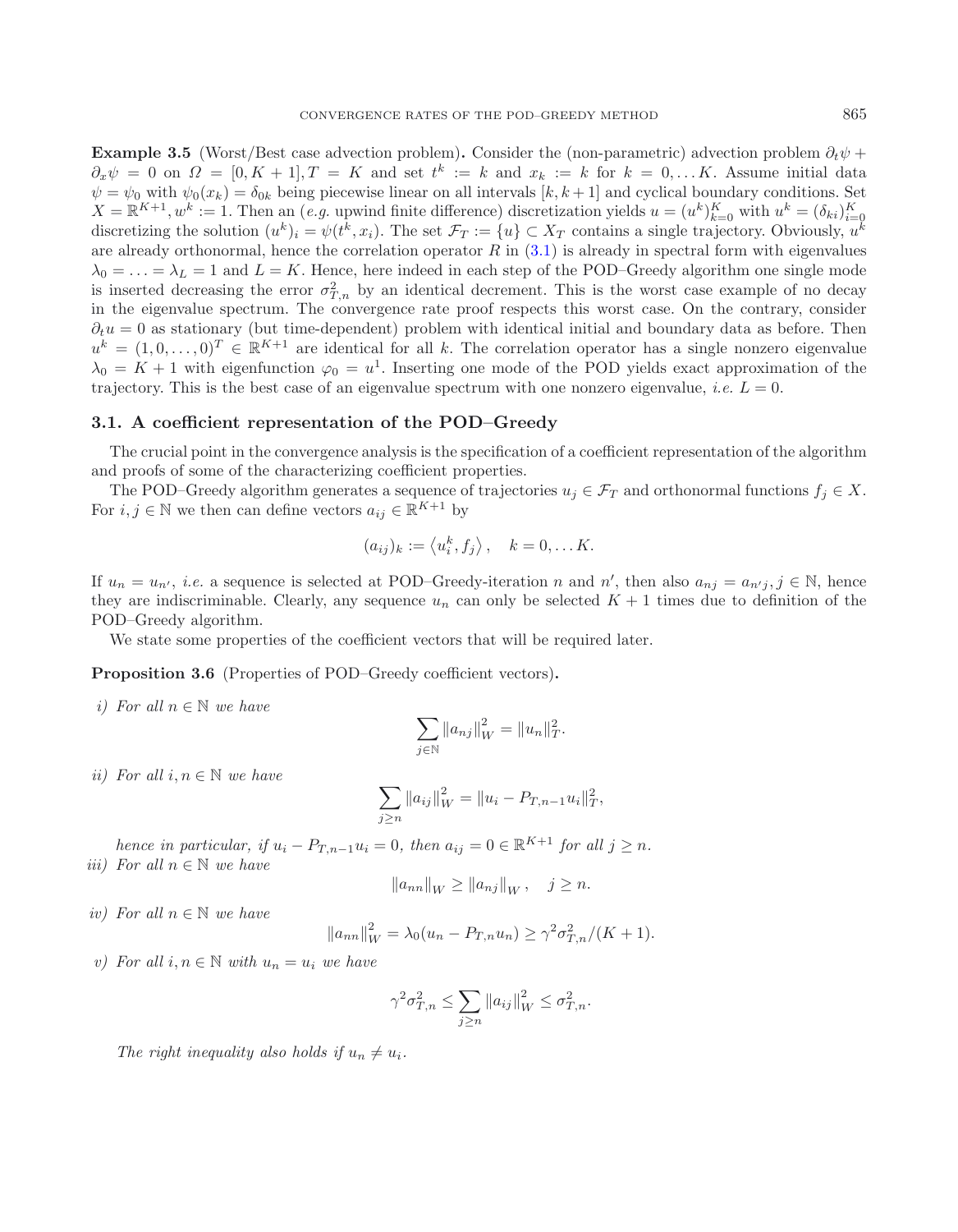*Proof.*

i) The convergence statement in Proposition [3.4](#page-5-0) implies that  $0 = \lim_{m \to \infty} ||u - P_{T,m}u||_T^2$  for all  $u \in \mathcal{F}_T$ . Then  $u = \lim_{m\to\infty} P_{T,m}u$  which implies for each slice  $u^k = \lim_{m\to\infty} P_m u^k$ . As  $(f_j)_{j\in\mathbb{N}}$  is an orthonormal family we get for each  $u_n^k$  from the POD–Greedy selected trajectories

$$
u_n^k = \lim_{m \to \infty} P_m u_n^k = \lim_{m \to \infty} \sum_{j=0}^m \langle u_n^k, f_j \rangle f_j = \sum_{j \in \mathbb{N}} (a_{nj})_k f_j,
$$

hence  $||u_n^k||^2 = \sum_{j \in \mathbb{N}} ((a_{nj})_k)^2$  and

$$
||u_n||_T^2 = \sum_{k=0}^K w^k ||u_n^k||^2 = \sum_{k=0}^K w^k \sum_{j \in \mathbb{N}} ((a_{nj})_k)^2 = \sum_{j \in \mathbb{N}} ||a_{nj}||_W^2.
$$

ii) We note that

$$
||P_{n-1}u_i^k||^2 = ||\sum_{j=1}^{n-1} \langle u_i^k, f_j \rangle f_j||^2 = \sum_{j=1}^{n-1} \langle u_i^k, f_j \rangle^2 = \sum_{j=1}^{n-1} ((a_{ij})_k)^2.
$$

Then we get

$$
||P_{T,n-1}u_i||_T^2 = \sum_{k=0}^K w^k ||P_{n-1}u_i^k||^2 = \sum_{j=1}^{n-1} ||a_{ij}||_W^2.
$$

The claim then follows from the Pythagorean theorem with i).

iii) For any  $u^k, f \in X$  with  $||f|| = 1$  we verify

$$
||u^k - \langle u^k, f \rangle f||^2 = \langle u^k, u^k \rangle - 2 \langle u^k, f \rangle^2 + \langle u^k, f \rangle^2 \langle f, f \rangle = \langle u^k, u^k \rangle - \langle u^k, f \rangle^2.
$$

This can be used to rewrite the POD-optimality property  $(3.3)$  as a maximization over f:

$$
f_n \in \arg \min_{\|f\|=1} \sum_{k=0}^K w^k \|u_n^k - \langle u_n^k, f \rangle f\|^2 = \arg \max_{\|f\|=1} \sum_{k=0}^K w^k \langle u_n^k, f \rangle^2.
$$

This implies for all  $j \geq n$ 

$$
||a_{nn}||_{W}^{2} = \sum_{k=0}^{K} w^{k} \langle u_{n}^{k}, f_{n} \rangle^{2} \ge \sum_{k=0}^{K} w^{k} \langle u_{n}^{k}, f_{j} \rangle^{2} = ||a_{nj}||_{W}^{2}.
$$

iv) The right inequality follows from using  $\lambda_0(u) \geq \lambda_k(u)$  for all  $u \in X_T$ , [\(3.6\)](#page-5-1), the weak optimality of the greedy selection rule [\(3.5\)](#page-4-0) and the definition of  $\sigma_{T,n}$  [\(2.3\)](#page-2-1):

$$
(K+1)\lambda_0(u_n - P_{T,n}u_n) \ge \sum_{k=0}^K \lambda_k(u_n - P_{T,n}u_n) = ||u_n - P_{T,n-1}u_n||_T^2 \ge \gamma^2 \sigma_{T,n}^2.
$$

The left equality follows from the definition  $(3.1)$  and decomposition  $(3.2)$  of R

$$
||a_{nn}||_{W}^{2} = \sum_{k=0}^{K} w^{k} ((a_{nn})_{k})^{2} = \sum_{k=0}^{K} w^{k} \langle u_{n}^{k}, \varphi_{0} \rangle^{2}
$$
  
=  $\left\langle \sum_{k=0}^{K} w^{k} \langle u_{n}^{k}, \varphi_{0} \rangle u_{n}^{k}, \varphi_{0} \right\rangle = \langle R(\varphi_{0}), \varphi_{0} \rangle = \lambda_{0}.$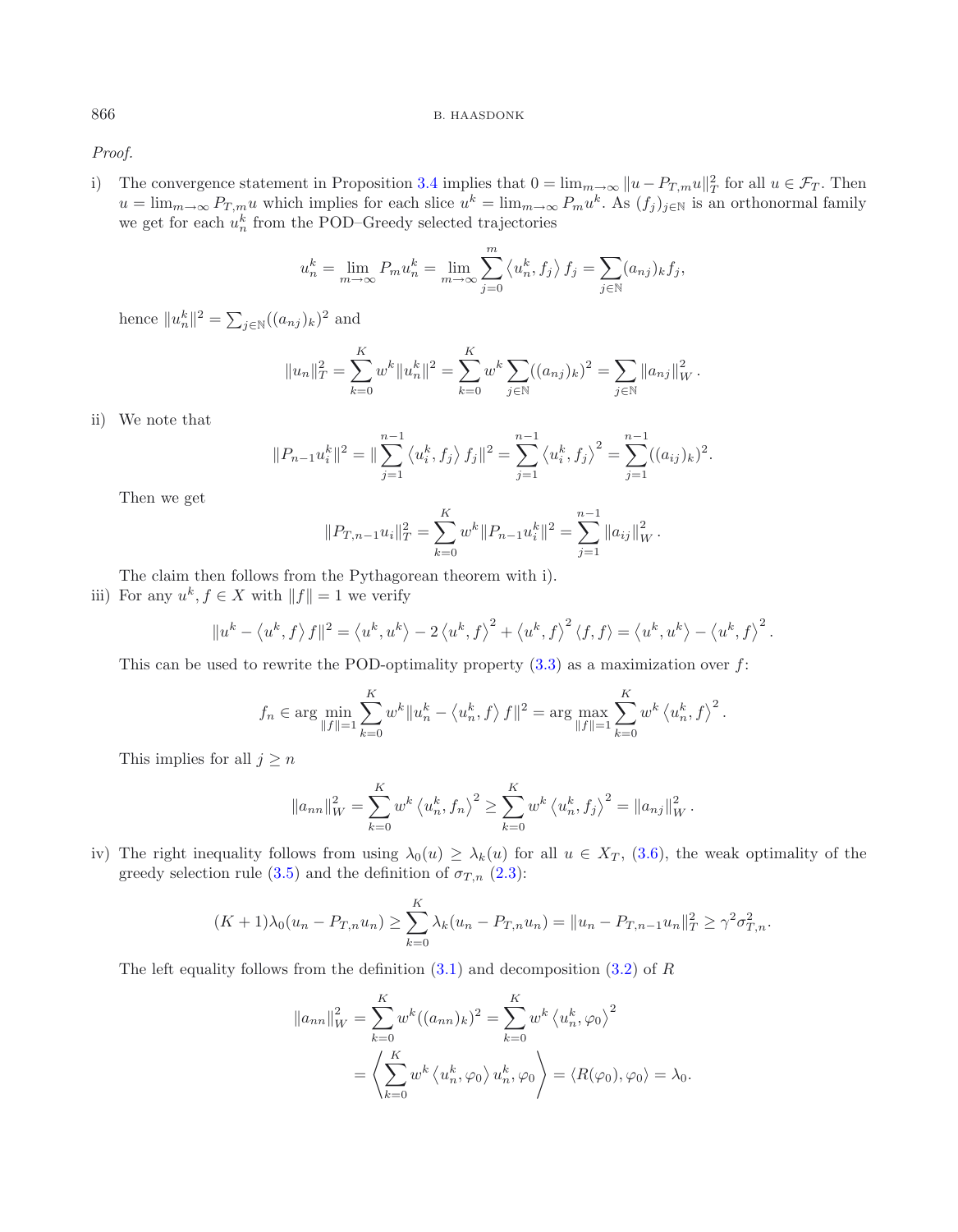v) From the weak-POD–Greedy selection property [\(3.5\)](#page-4-0) and definition of  $\sigma_{T,n}$  [\(2.3\)](#page-2-1) we get

$$
\gamma^2 \sigma_{T,n}^2 \le ||u_n - P_{T,n-1} u_n||_T^2 \le \sigma_{T,n}^2,
$$

<span id="page-8-1"></span>which exactly is the statement in view of ii) for  $u_n = u_i$ . If  $u_n \neq u_i$  then still the right inequality holds.  $\Box$ 

**Remark 3.7** (Interpretation as isometric embedding into  $(l^2(\mathbb{N}))^{K+1}$ ). We consider  $\bar{X} := l^2(\mathbb{N})^{K+1}$  with elements  $(a_k)_{k=0}^K \in \overline{X}, a_k \in l^2(\mathbb{N})$  which is a separable Hilbert space with respect to the weighted inner product

$$
\langle (a_k), (a'_k) \rangle_{\bar{X}} := \sum_{k=0}^K w^k \, \langle a_k, a'_k \rangle_{l^2} \, .
$$

Let  $u_n \in \mathcal{F}_T$  be selected by the POD–Greedy algorithm at iteration n with corresponding coefficient vectors  $a_{nj} \in \mathbb{R}^{K+1}, j \in \mathbb{N}$ . Then

$$
J: \{u_n\}_{n \in \mathbb{N}} \to \bar{X}, J(u_n) := ((a_{nj}))_{j \in \mathbb{N}}
$$
\n(3.7)

is an isometric embedding.

Intuitively, this situation can be visualized as follows. All  $u_n^k$  can be expressed as linear combination of the  ${f_j}$  by [\(3.1\)](#page-6-0). We write this as an infinite matrix-vector-multiplication using the vectors  $a_{nj} \in \mathbb{R}^{K+1}$  as matrix blocks:

$$
\begin{pmatrix} u_1^0 \\ \vdots \\ u_1^K \\ \frac{u_1^0}{u_2^0} \\ \vdots \\ u_2^K \end{pmatrix} = \begin{pmatrix} a_{11} | a_{12} | a_{13} | \dots \\ a_{21} | a_{22} | a_{23} | \dots \\ a_{21} | a_{22} | a_{23} | \dots \\ \vdots \vdots \vdots \vdots \vdots \ddots \end{pmatrix} \begin{pmatrix} f_1 \\ f_2 \\ f_3 \\ \vdots \end{pmatrix}
$$
 (3.8)

Equation [\(3.7\)](#page-8-1) implies that  $J(u_n)$  is the n-th (block)–row of this matrix which has an infinite number of columns. The POD–Greedy applied to  $\mathcal{F}_T := J(\mathcal{F}_T)$  will have  $(\tilde{u}_n)_{n \in \mathbb{N}} := (J(u_n))_{n \in \mathbb{N}}$  as a possible sequence of selected trajectories and generated unit basis vectors  $\tilde{f}_n = e_n \in l^2(\mathbb{N})$ .

In contrast to the Greedy case of [\[1\]](#page-14-7), the coefficients cannot simply be arranged as a lower-triangular matrix, but the matrix has block structure and is more dense. This is due to the fact that in the POD–Greedy algorithm one trajectory can possibly be chosen multiple times, because a single selection and basis enrichment does not guarantee zero error. Several properties stated in the previous propositions can be translated into corresponding matrix properties. For example, there may be up to  $K+1$  block–rows, which are identical, indicating a multiple selection of one sequence. It may happen that a block-row does not contain any zero-vectors indicating that no precise approximation by finite subspaces is reached. On the contrary, any case of finite exact approximation,  $u_n-P_{T,n-1}u_n=0$ , is reflected in the matrix as  $a_{nj}=0, j\geq n$  by Proposition [3.6](#page-6-0) ii). In the case of  $K=0$ , we recover the Greedy–algorithm, the vectors  $a_{ij}$  reduce to scalars and the matrix is lower triangular as in [\[1](#page-14-7)].

### 4. Convergence rates

<span id="page-8-0"></span>Based on the findings from the previous sections, the arguments of [\[1](#page-14-7)] for obtaining convergence rate statements can be adopted.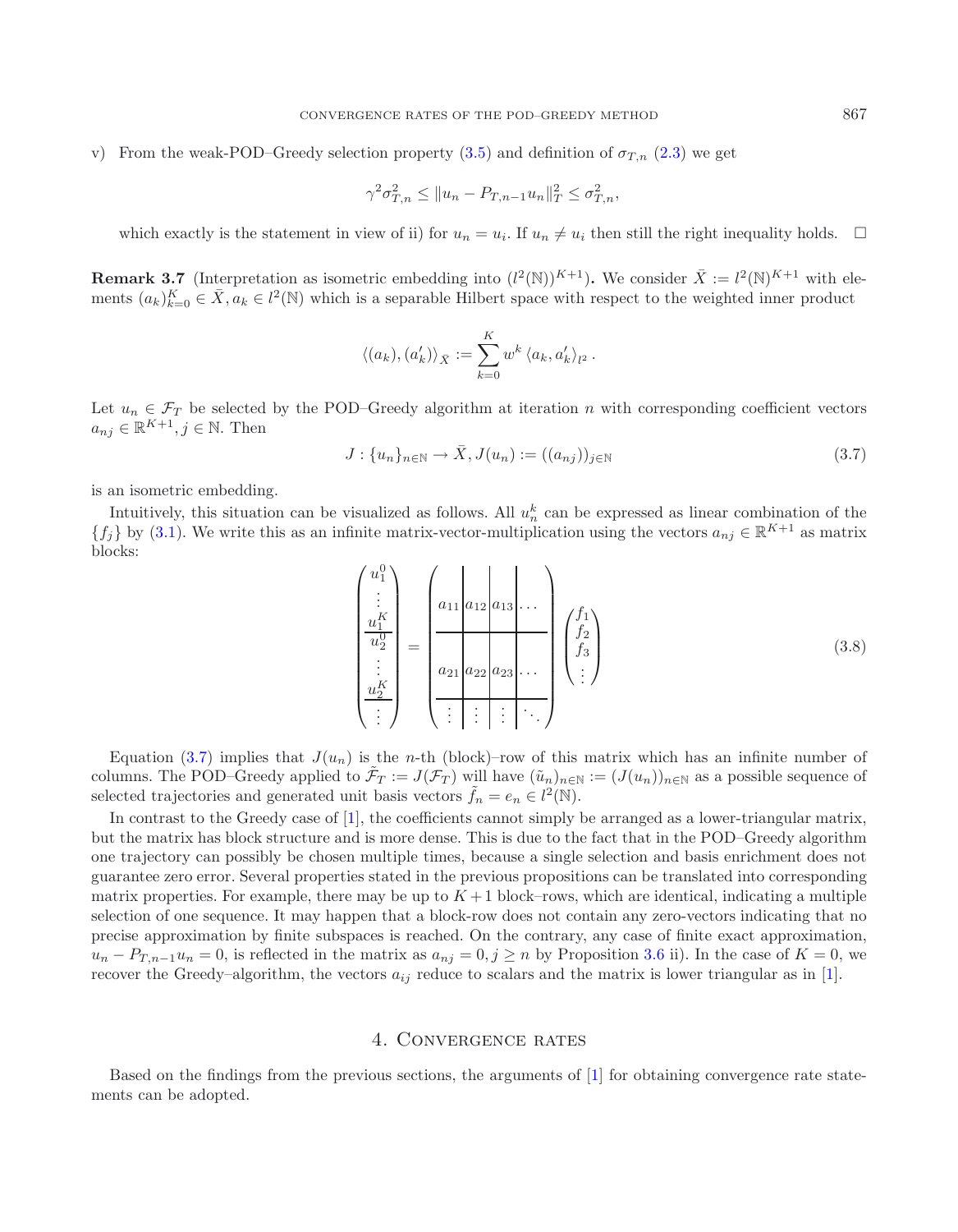<span id="page-9-2"></span>

### <span id="page-9-0"></span>**4.1. Control of the approximation error sequence**

The central step for obtaining convergence rate statements for the Greedy algorithm is the control of the approximation error sequence by the Kolmogorov n-width sequence. In our case, the *flatness lemma* [\[1](#page-14-7)], Lemma 2.2 can be extended for the POD–Greedy algorithm. It states that if the error sequence of the POD–Greedy scheme is not decaying too fast (being *flat*), then the Kolmogov *n*-width at a certain iteration number must be large. This is also denoted *delayed comparison* lemma, as  $\sigma_{T,n}$  and  $d_m$  are compared with different indices n, m.

<span id="page-9-1"></span>**Lemma 4.1** (Flatness lemma for the POD–Greedy algorithm). Let  $\theta \in (0,1)$  be given and  $q \in \mathbb{N}$  with  $q =$ **Example 4.1** (Figuress formula for the 1 OD-C<br> $[(2\gamma^{-1}\theta^{-1}\sqrt{K+1})^2]$ . If  $n, m \in \mathbb{N}$  are such that

$$
\sigma_{T,n+qm} \ge \theta \sigma_{T,n} \tag{4.1}
$$

*then we have*

$$
\sigma_{T,n} \le \sqrt{qT} d_m. \tag{4.2}
$$

Before providing the proof, we comment on the two notable extensions compared to [\[1\]](#page-14-7), Lemma 2.2 and argue, why these in general can not be eliminated.

### **Remark 4.2.**

- i) The final estimate [\(4.2\)](#page-9-0) has an additional factor  $\sqrt{T}$  compared to the case of the Greedy algorithm. This is expected due to the fact that we are comparing the approximability properties of the flat set (quantified by expected due to the fact that we are comparing the approximability properties of the hat set (quantified by  $d_m$ ) with an approximation error of time-sequences measured in the  $X_T$  norm. Therefore, the  $\sqrt{T}$  factor is suitable.
- ii) The constant q (and herewith also the final bound) depends on a factor  $K + 1$  which essentially indicates a dependency on the number of time-steps. This is due to the fact that the proof respects the worst case scenario, *i.e.* all eigenvalues of R being identical and the overall error decrease in every POD–Greedy step only being  $\sigma_n^2/(K+1)$ . This is realistic in transport problems of discontinuous functions, see Example [3.5.](#page-5-2) By additional assumptions on the decay rate of the eigenvalues, this might be reformulated. As we are mainly interested in convergence rates, we are content with the current factors.

*Proof of Lemma [4.1.](#page-9-1)* Set  $\bar{n} = n + qm$  and consider the block matrix

$$
G = \begin{pmatrix} a_{nn} & \dots & a_{n\bar{n}} \\ \vdots & & \vdots \\ a_{\bar{n}n} & \dots & a_{\bar{n}\bar{n}} \end{pmatrix} \in \mathbb{R}^{(K+1)(1+qm)\times(1+qm)}.
$$

We define

$$
g_i^k := \sum_{j=n}^{\bar{n}} (a_{ij})_k f_j \in X, i = n, \dots \bar{n}, k = 0, \dots K
$$

as the functions corresponding to the rows of G. Due to orthonormality of  $\{f_n\}$  we get

$$
||g_i^k||^2 = \sum_{j=n}^{\bar{n}} (a_{ij})_k^2.
$$

Let  $Y_m \subset X$  denote the m-optimal approximating subspace for  $\mathcal F$  with suitable basis  $\{y_i\}_{i=1}^m \subset X$ . Let  $\bar{Y}_m$  be the restriction of Y to the coordinates  $n \dots \bar{n}$ , *i.e.* 

$$
\bar{y}_i := \sum_{j=n}^{\bar{n}} \langle y_i, f_j \rangle f_j, i = 1, \dots m, \quad \bar{Y}_m := \text{span}\{\bar{y}_i\}_{i=1}^m.
$$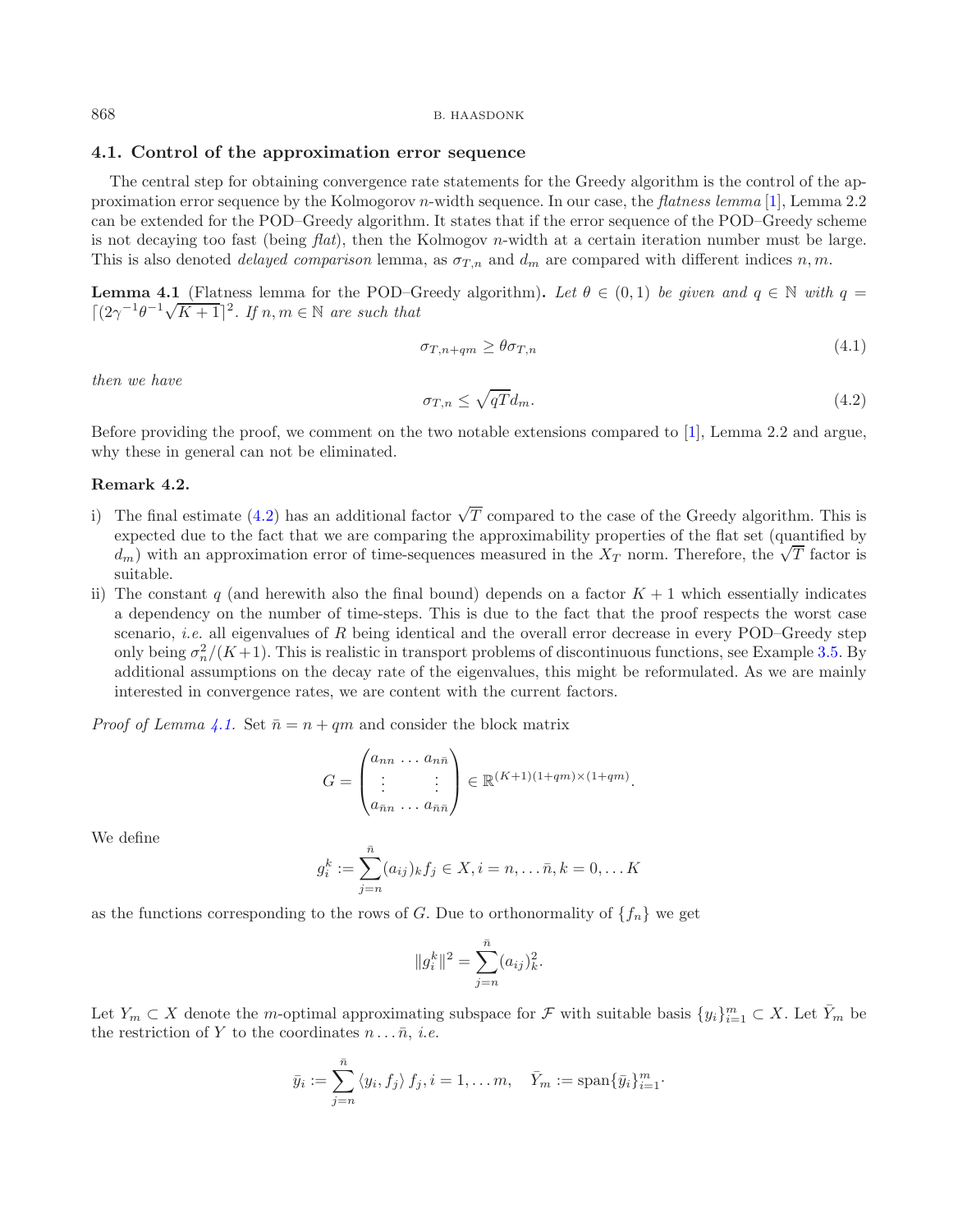Set  $\bar{m} := \dim(\bar{Y}_m) \leq m$  and let  $\{\phi_i\}_{i=1}^{\bar{m}}$  be an orthonormal basis of  $\bar{Y}_m$ . Then

<span id="page-10-0"></span>
$$
\bar{m} = \sum_{i=1}^{\bar{m}} \|\phi_i\|^2 = \sum_{i=1}^{\bar{m}} \sum_{j=n}^{\bar{n}} \langle \phi_i, f_j \rangle^2 = \sum_{j=n}^{\bar{n}} \sum_{i=1}^{\bar{m}} \langle \phi_i, f_j \rangle^2.
$$

Therefore, there exists a  $j^* \in \{n, \ldots, \bar{n}\}\$  with

$$
\sum_{i=1}^{\bar{m}} \left\langle \phi_i, f_{j^*} \right\rangle^2 \le \frac{\bar{m}}{\bar{n} - n + 1} < \frac{m}{n + qm - n} = \frac{1}{q}.\tag{4.3}
$$

Set  $\bar{g}_i^k := P_{\bar{Y}_m} g_i^k$  the orthogonal projection of  $g_i^k$  on  $\bar{Y}_m$ . We introduce  $\bar{a}_{ij} \in \mathbb{R}^{K+1}$  as the coefficient vectors of  $\bar{g}_i^k$  by

$$
(\bar{a}_{ij})_k := \langle \bar{g}_i^k, f_j \rangle, \quad k = 0, \dots K, \ i, j = n, \dots, \bar{n}.
$$

Let  $j \in \{n, \ldots, \bar{n}\}$ , then we obtain with Proposition [3.6](#page-6-0) iv), monotonicity of  $(\sigma_{T,j})$ , and assumption [\(4.1\)](#page-9-2)

$$
||a_{jj}||_{W}^{2} \ge \frac{\gamma^{2} \sigma_{T,j}^{2}}{K+1} \ge \frac{\gamma^{2} \sigma_{T,n+qm}^{2}}{K+1} \ge \frac{\theta^{2} \gamma^{2} \sigma_{T,n}^{2}}{K+1}.
$$
\n(4.4)

For  $j^*$  we bound the projected coefficients with Cauchy–Schwarz and  $(4.3)$ :

$$
(\bar{a}_{j^*j^*})_k = \left\langle \bar{g}_{j^*}^k, f_{j^*} \right\rangle = \left\langle \sum_{l=1}^{\bar{m}} \left\langle g_{j^*}^k, \phi_l \right\rangle \phi_l, f_{j^*} \right\rangle = \sum_{l=1}^{\bar{m}} \left\langle g_{j^*}^k, \phi_l \right\rangle \left\langle \phi_l, f_{j^*} \right\rangle
$$
  

$$
\leq \left( \sum_{l=1}^{\bar{m}} \left\langle g_{j^*}^k, \phi_l \right\rangle^2 \right)^{1/2} \left( \left\langle \phi_l, f_{j^*} \right\rangle^2 \right)^{1/2} \leq ||g_{j^*}^k||q^{-1/2}.
$$

<span id="page-10-2"></span>This allows to bound the coefficient vector norms with the right inequality of Proposition  $3.6 \text{ v}$  $3.6 \text{ v}$ )

$$
\|\bar{a}_{j^*j^*}\|_{W}^{2} = \sum_{k=0}^{K} w^k (\bar{a}_{j^*j^*})_{k}^{2} \le \sum_{k=0}^{K} w^k \|g_{j^*}^k\|^2 q^{-1} = \sum_{k=0}^{K} w^k \sum_{j=n}^{\bar{n}} (a_{j^*j})_{k}^{2} q^{-1}
$$

$$
= q^{-1} \sum_{j=n}^{\bar{n}} \|a_{j^*j}\|_{W}^{2} \le q^{-1} \sum_{j=n}^{\infty} \|a_{j^*j}\|_{W}^{2} \le q^{-1} \sigma_{T,n}^{2}.
$$
(4.5)

With the definition of q it is simple to observe that  $2q^{-1/2} \le \gamma \theta/\sqrt{K+1}$ . This concludes the proof with [\(4.4\)](#page-10-1), [\(4.5\)](#page-10-2) the triangle inequality, orthonormality of  $f_{i^*}$ , Cauchy–Schwarz and the best-approximation property of  $Y_m$ :

$$
q^{-1/2}\sigma_{T,n} = 2q^{-1/2}\sigma_{T,n} - q^{-1/2}\sigma_{T,n} \leq \frac{\gamma\theta}{\sqrt{K+1}}\sigma_{T,n} - q^{-1/2}\sigma_{T,n}
$$
  
\n
$$
\leq ||a_{j^*j^*}||w - ||\bar{a}_{j^*j^*}||w \leq ||a_{j^*j^*} - \bar{a}_{j^*j^*}||w
$$
  
\n
$$
= \left(\sum_{k=0}^K w^k \left\langle g_{j^*}^k - \bar{g}_{j^*}^k, f_{j^*} \right\rangle^2\right)^{1/2} \leq \left(\sum_{k=0}^K w^k ||g_{j^*}^k - \bar{g}_{j^*}^k||^2||f_{j^*}||^2\right)^{1/2}
$$
  
\n
$$
\leq \left(\sum_{k=0}^K w^k ||g_{j^*}^k - P_{Y_m}g_{j^*}^k||^2\right)^{1/2} \leq \left(\sum_{k=0}^K w^k d_m^2\right)^{1/2} = \sqrt{T}d_m.
$$

# **4.2. Convergence rates**

With the previous result, the convergence rate statements of [\[1\]](#page-14-7) can be adopted. The first statement is that algebraic convergence of the Kolmogorov n-widths implies algebraic convergence of the POD–Greedy approximation error with the same exponent but different multiplicative constant.

<span id="page-10-1"></span>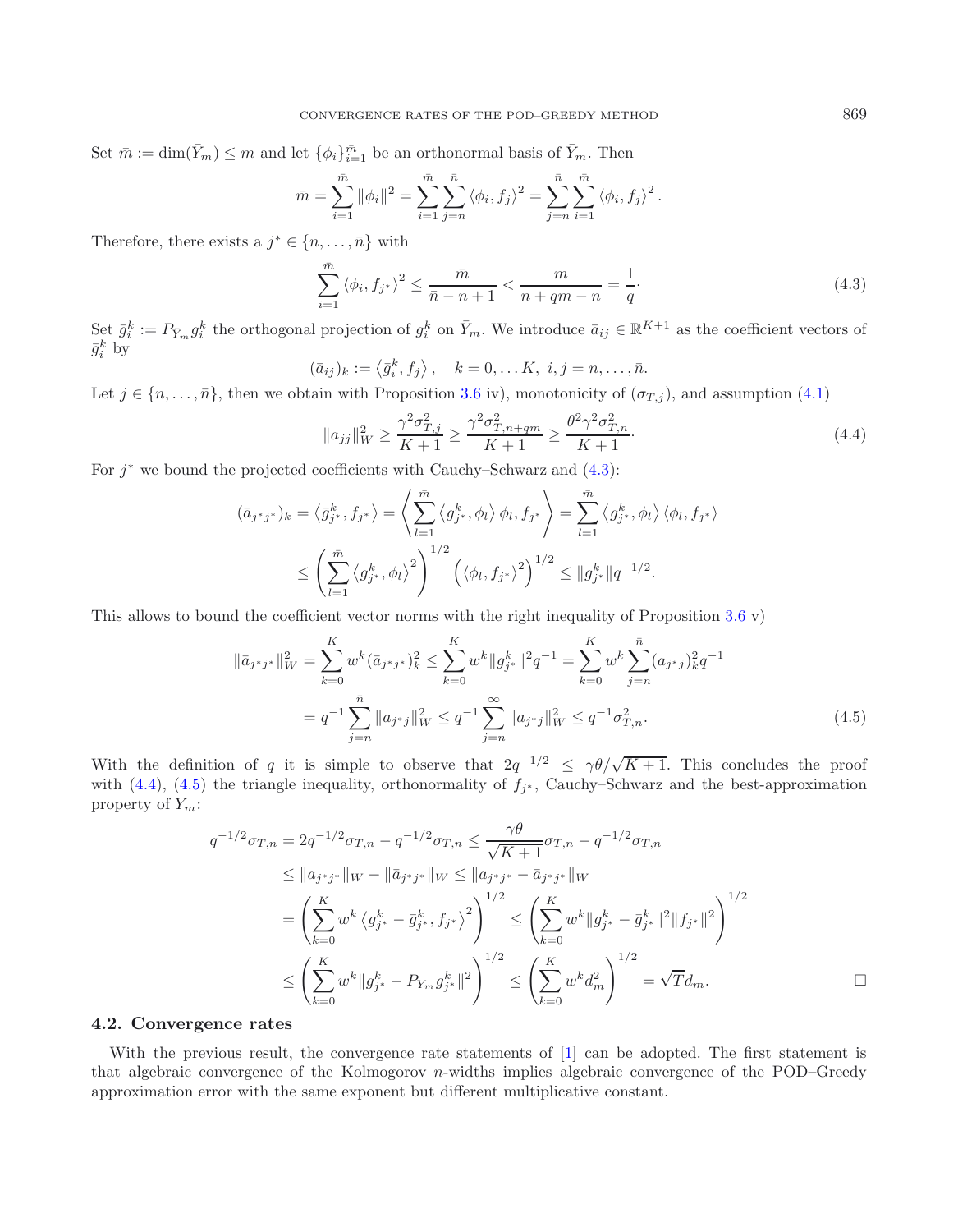<span id="page-11-0"></span>**Proposition 4.3** (Algebraic convergence of the POD–Greedy)**.**

*If*  $d_n(\mathcal{F}) \leq Mn^{-\alpha}$  *for some*  $\alpha, M > 0$  *and all*  $n \in \mathbb{N}$  *and*  $d_0(\mathcal{F}) \leq M$  *then* 

<span id="page-11-3"></span><span id="page-11-1"></span>
$$
\sigma_{T,n}(\mathcal{F}_T) \leq CMn^{-\alpha}, \quad n > 0 \tag{4.6}
$$

*with*  $C := \sqrt{qT}(\rho q)^{\alpha}$ ,  $q := [2\gamma^{-1}\theta^{-1}\sqrt{K+1}]^2$   $\rho := [2(1-\theta^{1/\alpha})^{-1}]$  *for arbitrarily chosen*  $\theta \in (0,1)$  *and*  $\gamma$  *the parameter of the weak POD–Greedy algorithm.*

The statement is a slight generalization of the corresponding statement for the Greedy–algorithm in [\[1](#page-14-7)], which uses the fixed choice  $\theta := 2^{-\alpha}$  implying  $\rho = 4$ . If  $\theta$  is chosen, *e.g.* to be the minimizer of C, this multiplicative constant C can be orders of magnitude smaller. In terms of approximation rates, the size of the constant is irrelevant. However, in RB-methods, ultimately a small N is desired possibly with guaranteed error statement. Such rigorous error bounds can be obtained from the error rate statements, as soon as Kolmogorov n-width estimates are available. In this view, a decrease of the constants will be useful, as it reduces such final error bounds. In this respect, our generalization also directly allows a slight improvement of the reference result.

*Proof of Propropotion* [4.3.](#page-11-0) We set  $q := [2\gamma^{-1}\theta^{-1}\sqrt{K+1}]^2$  of the form required by Lemma [4.1.](#page-9-1) We note that for  $n = 0$  we have by definition  $X_0 := \{0\}$  and  $P_{T,0}u = 0, u \in X_T$  hence

$$
\sigma_{T,0}(\mathcal{F}_T) = \sup_{u \in \mathcal{F}_T} \|u\|_T = \sup_{u \in \mathcal{F}_T} \sqrt{\sum_{k=0}^K w^k \|u^k\|^2} \leq \sup_{f \in \mathcal{F}} \sqrt{\sum_{k=0}^K w^k \|f\|^2} = \sqrt{T} d_0(\mathcal{F}).
$$

With the choice  $N_0 := \rho q$  we see that [\(4.6\)](#page-11-1) holds for all  $n \leq N_0$ :

$$
\sigma_{T,n} \leq \sigma_{T,0} \leq \sqrt{T}d_0 \leq \sqrt{T}M \leq \sqrt{T}MN_0^{\alpha}n^{-\alpha} = \sqrt{T}(\rho q)^{\alpha}Mn^{-\alpha} \leq CMn^{-\alpha}.
$$

Let N be the smallest integer, for which  $(4.6)$  does not hold, *i.e.* 

$$
CMN^{-\alpha} < \sigma_{T,N}.\tag{4.7}
$$

This will lead to a contradiction and hence conclude the proposition. Let  $m$  be an integer satisfying (proof of existence is postponed)

$$
m > 0 \quad \text{and} \quad N - qm > 0,\tag{4.8}
$$

<span id="page-11-2"></span>
$$
(N-qm)^{-\alpha} \leq \theta^{-1}N^{-\alpha}, \tag{4.9}
$$

$$
\sqrt{qT}Mm^{-\alpha} \le CMN^{-\alpha}.\tag{4.10}
$$

We define  $n := N - qm$  resulting in  $n \in \mathbb{N}$  due to [\(4.8\)](#page-11-2). As  $m \ge 1$  and  $q \ge 9$  we have  $n < N$ , thus n satisfies [\(4.6\)](#page-11-1). Then, we can relate  $\sigma_{T,n}$  and  $\sigma_{T,N}$  using [\(4.9\)](#page-11-2) and [\(4.7\)](#page-11-3)

$$
\sigma_{T,n} \leq CMn^{-\alpha} \leq CMN^{-\alpha} \theta^{-1} < \theta^{-1} \sigma_{T,N} = \theta^{-1} \sigma_{T,n+qm}.
$$

Then, Lemma [4.1](#page-9-1) implies  $\sigma_{T,n} \leq \sqrt{qT}d_m$ , which in combination with [\(4.10\)](#page-11-2) results in

$$
\sigma_{T,N} \le \sigma_{T,n} \le \sqrt{qT} d_m \le \sqrt{qT} M m^{-\alpha} \le CMN^{-\alpha}
$$

being the desired contradiction to [\(4.7\)](#page-11-3).

It remains to show the existence of an m satisfying  $(4.8)$ – $(4.10)$ . For this, we set

$$
m := \left\lfloor \frac{N}{q} (1 - \theta^{1/\alpha}) \right\rfloor.
$$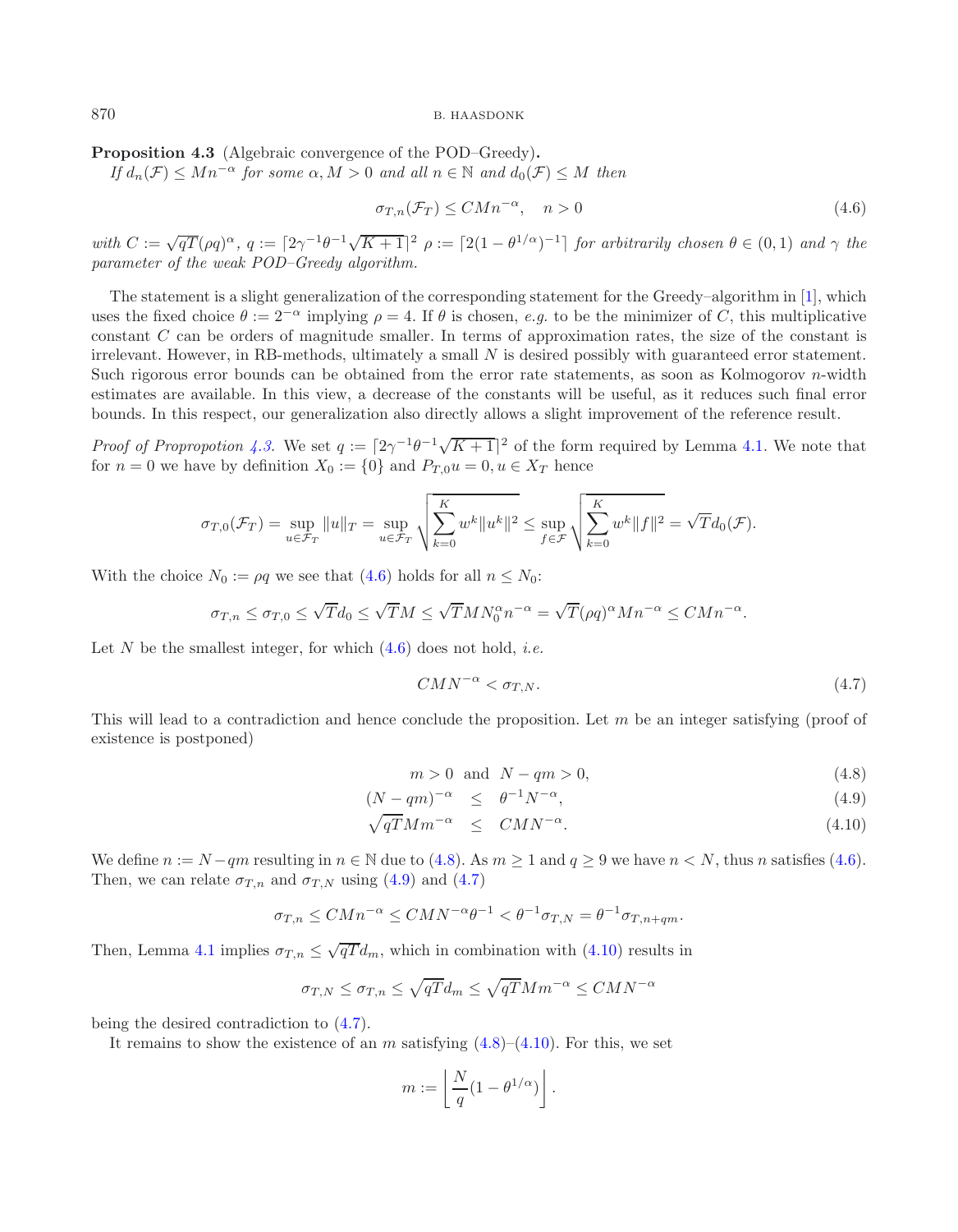<span id="page-12-1"></span>Concerning [\(4.8\)](#page-11-2), we immediately note that  $m < \frac{N}{q}$  and herewith  $N - qm > 0$ . For showing  $m \ge 1$ , we note the following equivalence:

$$
m \ge 1 \Longleftrightarrow \frac{N}{q} (1 - \theta^{1/\alpha}) \ge 1 \Longleftrightarrow \left(1 - \frac{q}{N}\right)^{\alpha} \ge \theta. \tag{4.11}
$$

By definition of  $\rho$  and  $N_0$  we note that

$$
2(1 - \theta^{1/\alpha})^{-1} \le \rho \Longleftrightarrow \left(1 - \frac{2q}{\rho q}\right)^{\alpha} \ge \theta \Longrightarrow \left(1 - \frac{q}{N_0}\right)^{\alpha} \ge \theta.
$$

As  $N>N_0$  this implies [\(4.11\)](#page-12-1), hence [\(4.8\)](#page-11-2) is proven.

For showing [\(4.9\)](#page-11-2), we note that  $m \leq \frac{N}{q} (1 - \theta^{1/\alpha})$  implies  $N - qm \geq N\theta^{1/\alpha}$ . Both sides are positive due to [\(4.8\)](#page-11-2), hence exponentiation with  $-\alpha$  gives [\(4.9\)](#page-11-2).

In order to verify [\(4.10\)](#page-11-2), we first note that by definition we have  $\rho \geq 2(1 - \theta^{1/\alpha})$ , thus  $1 - \theta^{1/\alpha} \geq \frac{2}{\varrho}$ . Further, the definition of  $N_0$  implies  $q = \frac{N_0}{\rho} < \frac{N}{\rho}$ . These two auxiliary results allow to derive:

$$
qm \ge q\left(\frac{N}{q}(1 - \theta^{1/\alpha}) - 1\right) = N(1 - \theta^{1/\alpha}) - q \ge N\frac{2}{\rho} - \frac{N}{\rho} = \frac{N}{\rho}.
$$

<span id="page-12-3"></span>Therefore,  $\left(\frac{N}{m}\right)^{\alpha} \leq (\rho q)^{\alpha}$ , which gives [\(4.10\)](#page-11-2):

$$
\sqrt{qT}Mm^{-\alpha} \le \sqrt{qT}M\left(\frac{N}{m}\right)^{\alpha}N^{-\alpha} \le \sqrt{qT}M(\rho q)^{\alpha}N^{-\alpha} \le CMN^{-\alpha}.
$$

The next statement is that exponential convergence of the Kolmogorov  $n$ -widths implies exponential convergence of the POD–Greedy error sequence with slightly slower decay and larger multiplicative constant. As the modifications compared to the corresponding statement of [\[1\]](#page-14-7) only consist of a change of constants, we refrain from the detailed proof in the main text, but refer to the appendix.

<span id="page-12-2"></span>**Proposition 4.4** ((Sub)-exponential convergence of the POD–Greedy). If  $d_n(\mathcal{F}) \leq Me^{-an^{\alpha}}$  for  $n \geq$  $0, M, a, \alpha > 0$ , then

$$
\sigma_{T,n}(\mathcal{F}_T) \le C M e^{-cn^{\beta}}, \quad n \ge 0 \tag{4.12}
$$

 $for \beta := \frac{\alpha}{\alpha+1},$   $arbitrary \ \theta \in (0,1), \ c:= \min(|\ln(\theta)|, \frac{a}{(4q)^{\alpha}}), \ C:= \max(e^{cN_0^{\beta}}\sqrt{T}, \sqrt{qT}), \ q:= [2\gamma^{-1}\theta^{-1}\sqrt{K+1}]^2,$  $N_0 := \lceil (8q)^{\alpha+1} \rceil$  *and*  $\gamma$  *the constant of the weak POD–Greedy algorithm.* 

# 5. Conclusion

<span id="page-12-0"></span>In the convergence analysis above, we restricted to the case  $l = 1$ , *i.e.* only 1 eigenmode is added in each iteration of the POD–Greedy algorithm. In practice, also generalizations are used that include a number of  $l > 1$  modes at each iteration. Generalizations of the results could be formulated for these cases by only considering  $n \in \mathbb{N}$  and replacing the subscripts accordingly. For  $l = K + 1$  all POD–modes are inserted at once at each POD–Greedy extension step. In this case, the selected trajectory  $u_n$  is approximated exactly as  $\text{span}\{u_n^k - P_{n-1}u_n^k\}_{k=0}^K = \text{span}\{\varphi_k(u_n - P_{T,n-1}u_n)\}_{k=0}^K$ . In this case, the matrix representation of the POD– Greedy algorithm is lower block-triangular.

The proof of the convergence rates of the POD–Greedy algorithm is a step towards theoretical explanation why the method works well in practice, in particular in RB-methods. Herewith it provides a sound foundation for the initially heuristic algorithm. In the original study [\[1\]](#page-14-7) further properties and variants of the Greedy algorithm are treated, *e.g.* robustness is proven, which takes into account different numerical approximation errors. The same extensions and investigations might be performed for the POD–Greedy algorithm.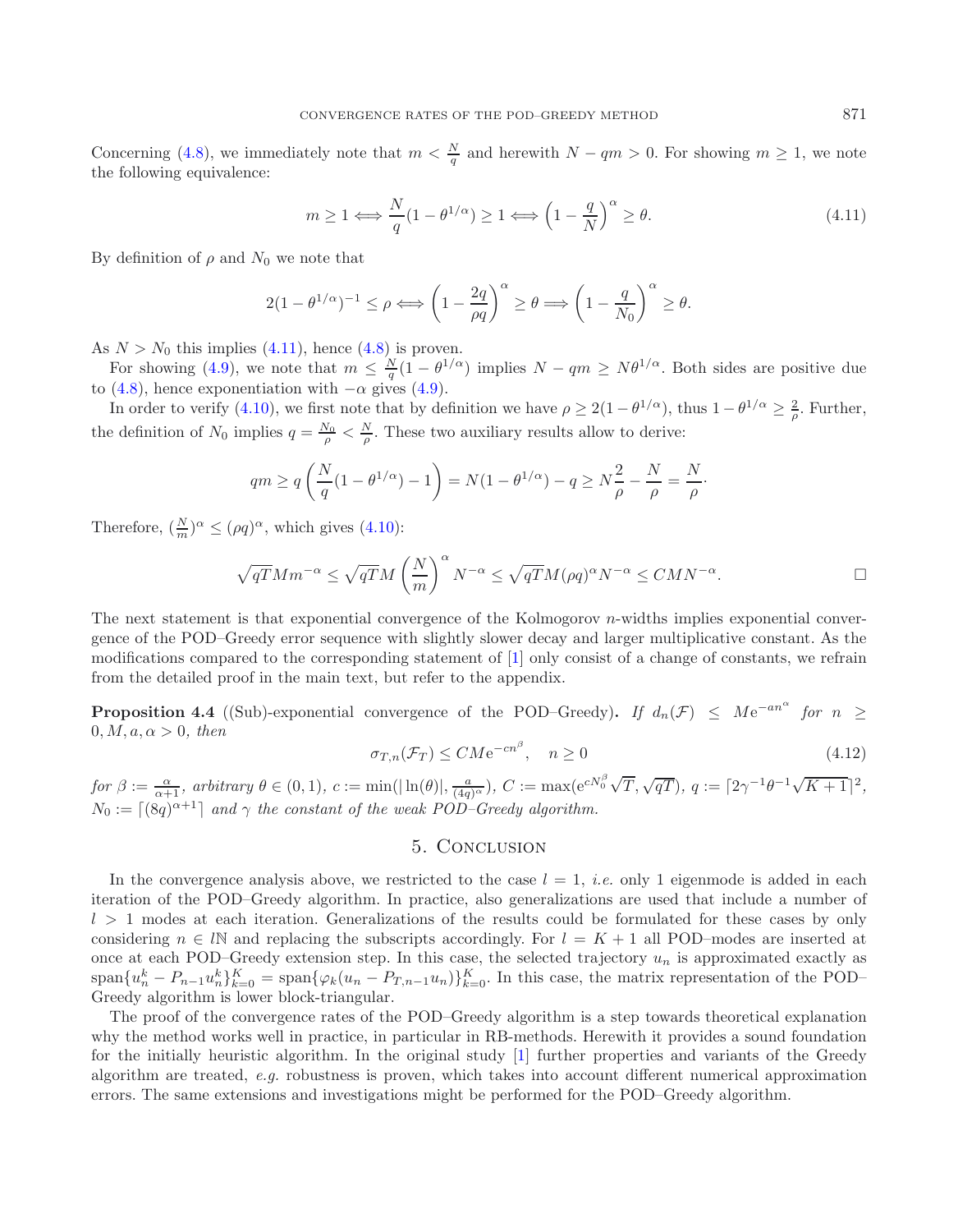An interesting and urging subsequent question is to provide estimates of the Kolmogorov *n*-width decay rate for certain classes of time-dependent parametric PDEs. Example [3.5](#page-5-2) given in this study already illustrates that there exist cases of non-decaying eigenvalue spectrum (transport of discontinuities), but also well behaved examples (stationary processes). The restriction of the algorithm to time-dependent PDEs raises further interesting questions on dependency of the eigenvalues, constants, decay rate, etc. on the choice of the time discretization. This certainly will require a different formal framework, introducing spaces with certain time-regularity rather than only spaces of sequences. Such detailed investigations will be subject to future work.

*Acknowledgements.* The author wants to thank A.T. Patera for his hospitality during a research visit at the MIT and for fruitful discussions. We acknowledge the Baden-Württemberg Stiftung gGmbH for funding as well as the German Research Foundation (DFG) for financial support of the project within the Cluster of Excellence in Simulation Technology (EXC 310/1) at the University of Stuttgart,

# <span id="page-13-1"></span>A. Proof of exponential convergence rate

Here, we reproduce the proof of the (sub)exponential convergence rate statements from [\[1](#page-14-7)] with slight adjustment of constants adopted to our case.

*Proof of Propropotion [4.4,](#page-12-2) (Sub)-Exponential Convergence Rate of POD–Greedy.* As in the previous proof, we *Proof of Propropotion 4.4, (500)-Exponential Convergence Kate of POL*<br>use  $\sigma_{T,0} \leq \sqrt{T}d_0$  and  $d_0 \leq M$  to verify that [\(4.12\)](#page-12-3) holds for all  $n \leq N_0$ :

$$
\sigma_{T,n} \leq \sigma_{T,0} \leq \sqrt{T} M e^{c N_0^{\beta}} e^{-c N_0^{\beta}} \leq C M e^{-c n^{\beta}}.
$$

Let  $N>N_0$  be the smallest integer, such that  $(4.12)$  does not hold, *i.e.* 

$$
\sigma_{T,N} > C M e^{-cN^{\beta}}.\tag{A.1}
$$

Let there be an  $m \in \mathbb{N}$  (proof of existence is postponed) satisfying

<span id="page-13-0"></span>
$$
e^{c(N-qm)^{\beta}}e^{-cN^{\beta}} \ge \theta,\tag{A.2}
$$

$$
N - qm \ge 1,\tag{A.3}
$$

$$
\sqrt{qT}M e^{-am^{\alpha}} \leq C M e^{-cN^{\beta}}.
$$
\n(A.4)

Then,  $n := N - qm \in \mathbb{N}$  due to  $(A.3)$  and we get with  $(A.2)$ ,  $(A.1)$ 

$$
\sigma_{T,n} \leq C M e^{-cn^{\beta}} \leq C M \theta^{-1} e^{-c N^{\beta}} < \theta^{-1} \sigma_{T,N} = \theta^{-1} \sigma_{T,n+qm}.
$$

Then we can apply Lemma [4.1](#page-9-1) and obtain with [\(A.4\)](#page-13-0)

$$
\sigma_{T,N} \leq \sigma_{T,n} \leq \sqrt{qT} d_m \leq \sqrt{qT} M e^{-am^{\alpha}} \leq C M e^{-cN^{\beta}},
$$

which contradicts  $(A.1)$ .

It remains to show the existence of a suitable m satisfying  $(A.2)$ – $(A.4)$ . For this we set

$$
m := \left\lfloor \frac{N^{1-\beta}}{2q} \right\rfloor \cdot
$$

As  $\beta \in (0, 1)$ , we have  $m \le N/(2q)$  and obtain  $(A.3)$ 

$$
N-qm \ge N-q\frac{N}{2q} = N/2 \ge 1.
$$